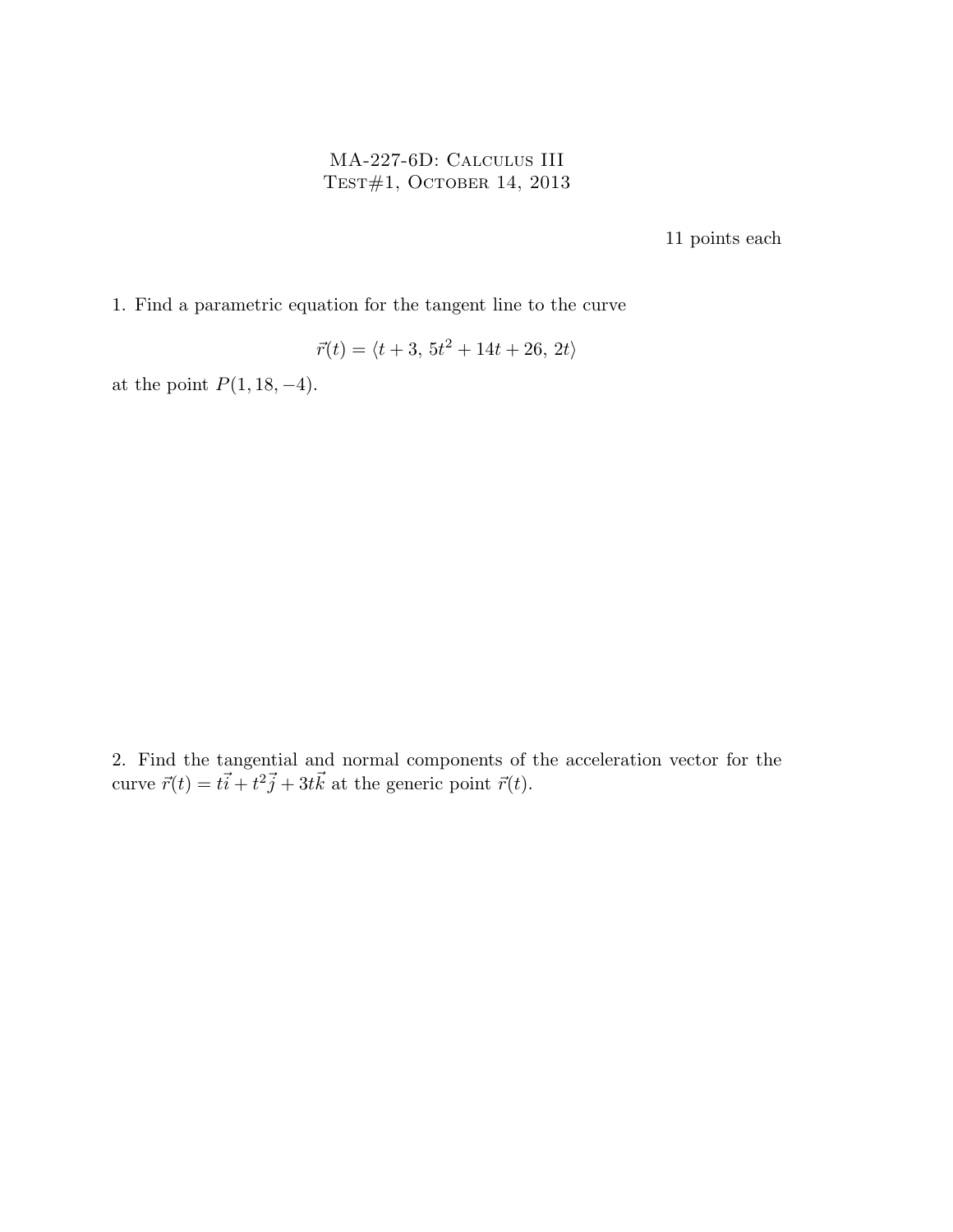3. Find the limit, if exists, or show that the limit does not exist.

$$
\lim_{(x,y)\to(0,0)}\frac{x^4 - 3y^4}{x^2 + y^2}.
$$

4. Find  $f_{rss}$  and  $f_{rst}$  for  $f(r, s, t) = r \ln(rs^2t^3)$ .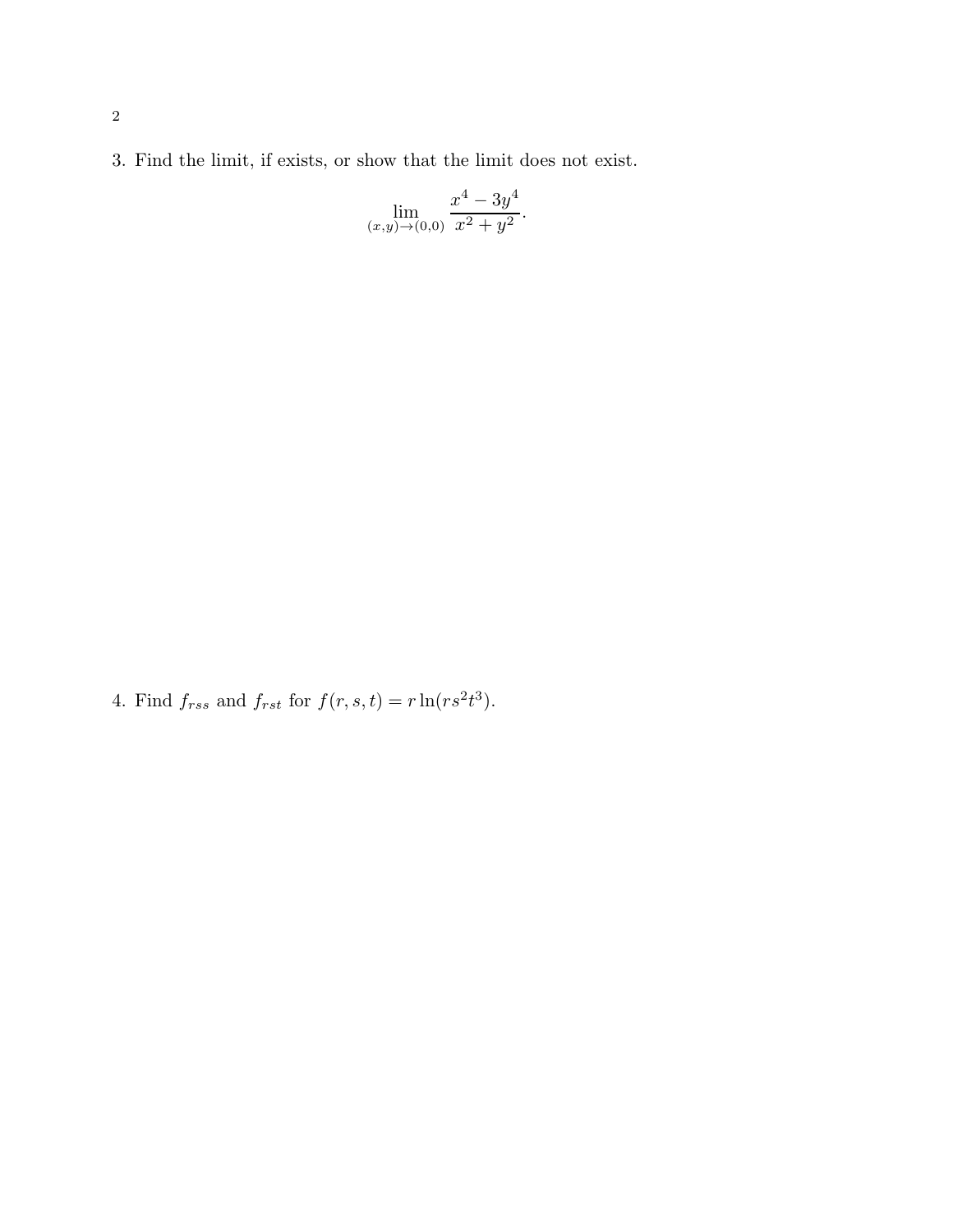5. Use differentials to estimate the amount of thin in a closed thin can with diameter 8 cm and height 12 cm if the thin is 0.04 cm thick.

6. Use implicit differentiation to find  $\partial z/\partial x$  and  $\partial z/\partial y$  if

$$
xyz = \sin(x^2 + y^2 + z^2).
$$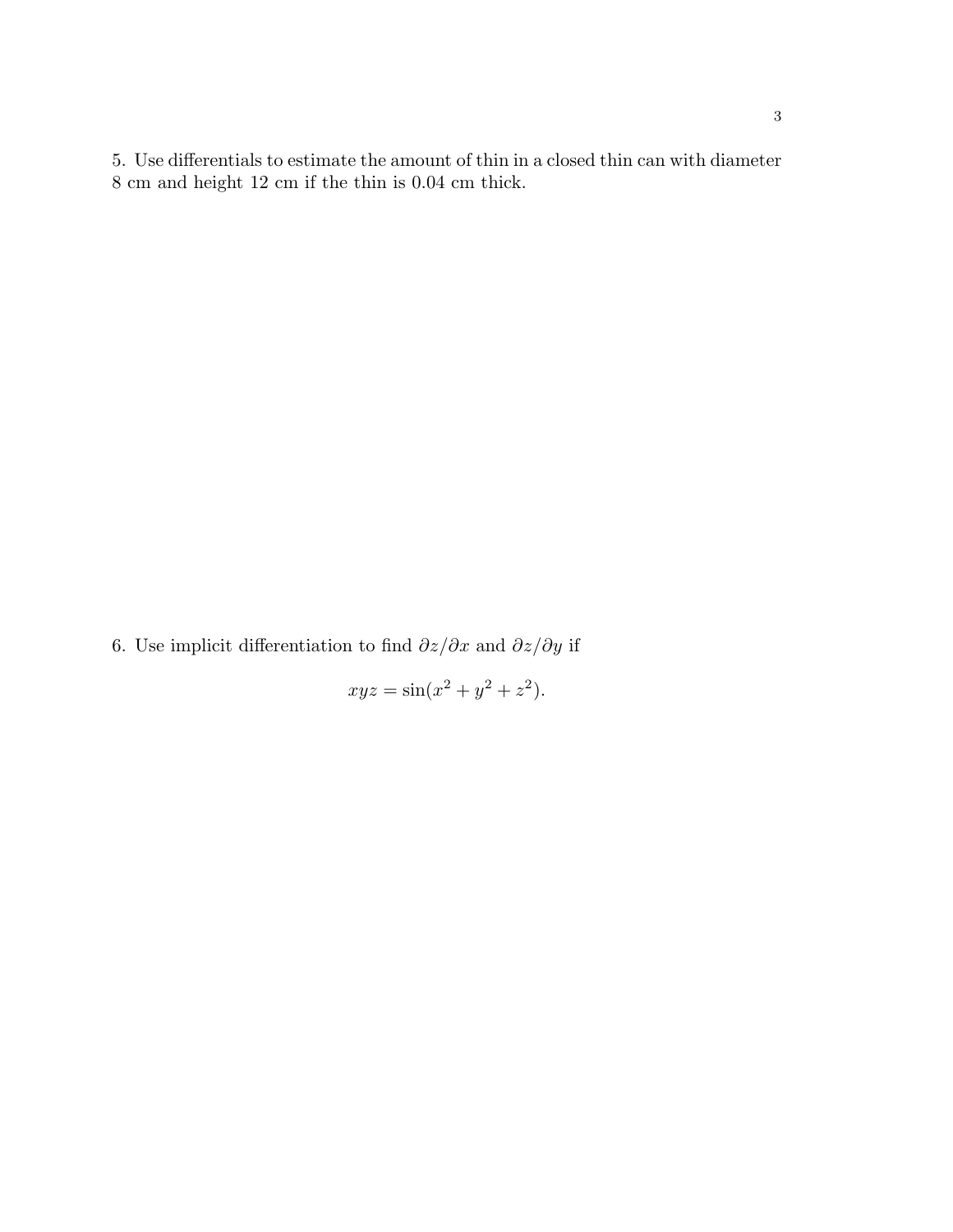7. Let  $z = x^2 + xy^3$ ,  $x = uv^2 + w^3$ ,  $y = u + ve^w$ . Find  $\partial z/\partial u$ ,  $\partial z/\partial v$ , and  $\partial z/\partial w$ when  $u = 2, v = 1, w = 0.$ 

8. Find the maximum rate of change of the function  $f(x, y, z) = \tan(x + 2y + 3z)$ at  $(-5, 1, 1)$  and the direction in which it occurs.